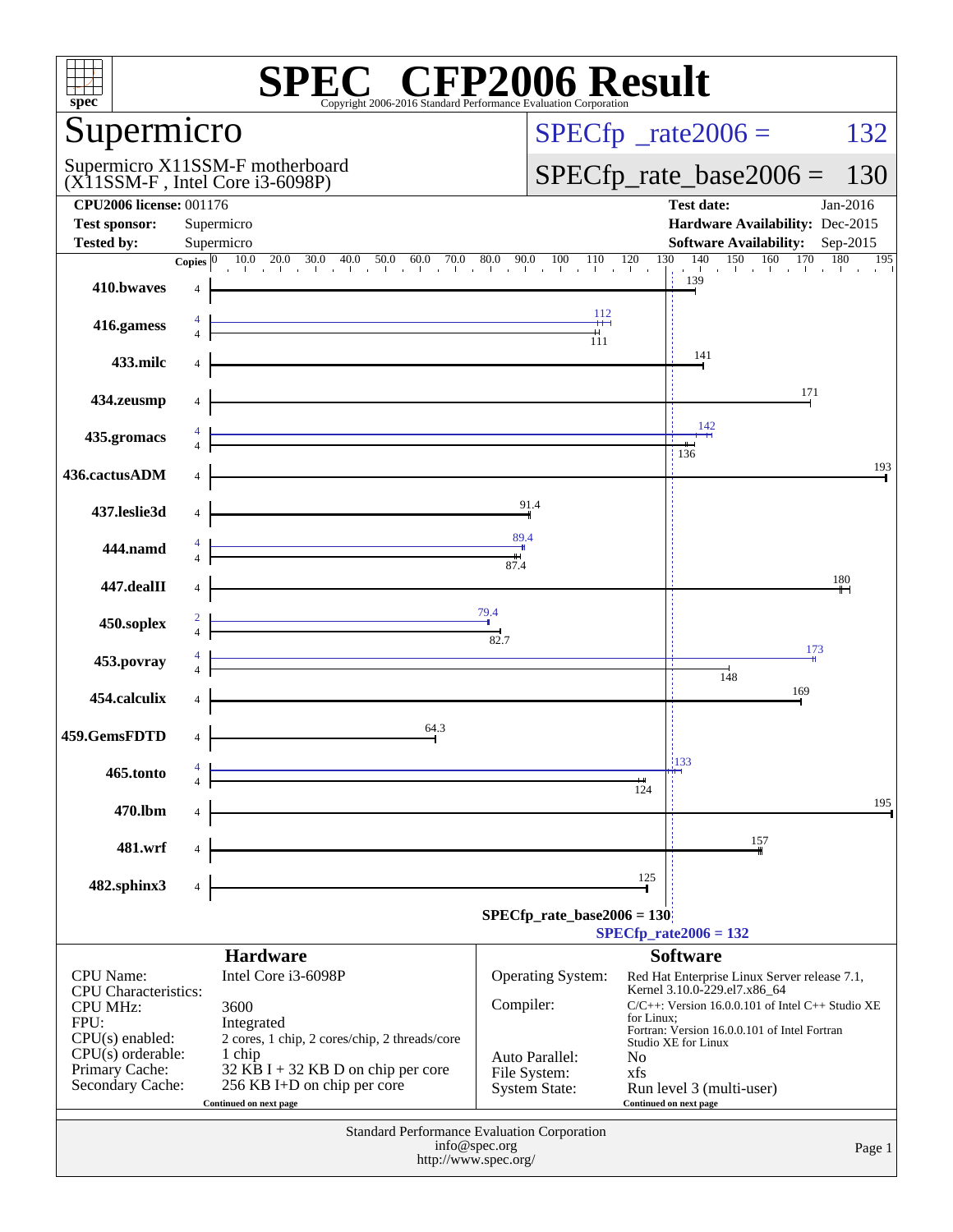

## Supermicro

(X11SSM-F , Intel Core i3-6098P) Supermicro X11SSM-F motherboard  $SPECTp_rate2006 = 132$ 

#### [SPECfp\\_rate\\_base2006 =](http://www.spec.org/auto/cpu2006/Docs/result-fields.html#SPECfpratebase2006) 130

| <b>CPU2006 license: 001176</b> |                                     |                                        | $Jan-2016$<br><b>Test date:</b>             |
|--------------------------------|-------------------------------------|----------------------------------------|---------------------------------------------|
| <b>Test sponsor:</b>           | Supermicro                          | <b>Hardware Availability: Dec-2015</b> |                                             |
| <b>Tested by:</b>              | Supermicro                          |                                        | <b>Software Availability:</b><br>$Sep-2015$ |
| L3 Cache:                      | $3 \text{ MB I+D}$ on chip per chip | <b>Base Pointers:</b>                  | $32/64$ -bit                                |
| Other Cache:                   | None                                | Peak Pointers:                         | $32/64$ -bit                                |
| Memory:                        | 32 GB (4 x 8 GB 2Rx8 PC4-2133P-E)   | Other Software:                        | None                                        |
| Disk Subsystem:                | 1 x 200 GB SATA III SSD             |                                        |                                             |
| Other Hardware:                | None                                |                                        |                                             |

**[Results Table](http://www.spec.org/auto/cpu2006/Docs/result-fields.html#ResultsTable)**

| Results Table    |                                                                                                          |                |       |                |       |                |              |               |                |              |                |              |                |              |
|------------------|----------------------------------------------------------------------------------------------------------|----------------|-------|----------------|-------|----------------|--------------|---------------|----------------|--------------|----------------|--------------|----------------|--------------|
|                  | <b>Base</b>                                                                                              |                |       |                |       |                | <b>Peak</b>  |               |                |              |                |              |                |              |
| <b>Benchmark</b> | <b>Copies</b>                                                                                            | <b>Seconds</b> | Ratio | <b>Seconds</b> | Ratio | <b>Seconds</b> | <b>Ratio</b> | <b>Copies</b> | <b>Seconds</b> | <b>Ratio</b> | <b>Seconds</b> | <b>Ratio</b> | <b>Seconds</b> | <b>Ratio</b> |
| 410.bwayes       |                                                                                                          | 392            | 139   | 392            | 139   | 392            | 139          |               | 392            | 139          | 392            | 139          | 392            | 139          |
| 416.gamess       |                                                                                                          | 704            | 111   | 713            | 110   | 705            | 111          | 4             | 699            | 112          | 707            | 111          | 685            | 114          |
| $433$ .milc      | $\Delta$                                                                                                 | 261            | 141   | 261            | 141   | 261            | 141          | Δ             | 261            | 141          | 261            | 141          | 261            | 141          |
| 434.zeusmp       |                                                                                                          | 212            | 171   | 212            | 171   | 212            | 172          |               | 212            | 171          | 212            | 171          | 212            | 172          |
| 435.gromacs      |                                                                                                          | 210            | 136   | 210            | 136   | 207            | 138          |               | 199            | 143          | 206            | 139          | 201            | 142          |
| 436.cactusADM    |                                                                                                          | 248            | 193   | 248            | 193   | 247            | 193          |               | 248            | 193          | 248            | 193          | 247            | 193          |
| 437.leslie3d     |                                                                                                          | 411            | 91.4  | 411            | 91.4  | 413            | 91.0         | 4             | 411            | 91.4         | 411            | 91.4         | 413            | 91.0         |
| 444.namd         |                                                                                                          | 362            | 88.5  | 367            | 87.4  | 369            | 87.0         |               | <u>359</u>     | 89.4         | 361            | 89.0         | 358            | 89.6         |
| 447.dealII       |                                                                                                          | 254            | 180   | 255            | 180   | 250            | 183          |               | 254            | 180          | 255            | 180          | 250            | 183          |
| 450.soplex       |                                                                                                          | 403            | 82.8  | 403            | 82.7  | 403            | 82.7         | $\gamma$      | 210            | 79.4         | 211            | 79.2         | 210            | 79.6         |
| 453.povray       |                                                                                                          | 144            | 148   | 144            | 148   | 144            | 148          | 4             | 124            | 172          | 123            | 173          | 123            | <u>173</u>   |
| 454.calculix     |                                                                                                          | 196            | 169   | 196            | 169   | 195            | 169          |               | 196            | 169          | 196            | 169          | 195            | 169          |
| 459.GemsFDTD     |                                                                                                          | 660            | 64.3  | 661            | 64.2  | 660            | 64.3         |               | 660            | 64.3         | 661            | 64.2         | 660            | 64.3         |
| 465.tonto        |                                                                                                          | 317            | 124   | 322            | 122   | 318            | 124          |               | 293            | 135          | 296            | 133          | 301            | 131          |
| 470.1bm          |                                                                                                          | 282            | 195   | 283            | 195   | 282            | 195          |               | 282            | 195          | 283            | 195          | 282            | <u>195</u>   |
| 481.wrf          |                                                                                                          | 284            | 158   | 285            | 157   | 285            | 157          |               | 284            | 158          | 285            | 157          | 285            | 157          |
| 482.sphinx3      | $\Delta$                                                                                                 | 626            | 125   | 624            | 125   | 625            | 125          |               | 626            | 125          | 624            | 125          | 625            | <u>125</u>   |
|                  | Results appear in the order in which they were run. Bold underlined text indicates a median measurement. |                |       |                |       |                |              |               |                |              |                |              |                |              |

#### **[Submit Notes](http://www.spec.org/auto/cpu2006/Docs/result-fields.html#SubmitNotes)**

 The taskset mechanism was used to bind copies to processors. The config file option 'submit' was used to generate taskset commands to bind each copy to a specific processor. For details, please see the config file.

#### **[Operating System Notes](http://www.spec.org/auto/cpu2006/Docs/result-fields.html#OperatingSystemNotes)**

Stack size set to unlimited using "ulimit -s unlimited"

#### **[Platform Notes](http://www.spec.org/auto/cpu2006/Docs/result-fields.html#PlatformNotes)**

 As tested, the system used a Supermicro CSE-113MFAC2-R606CB chassis. The chassis is configured with 2 PWS-606P-1R redundant power supply, 1 SNK-0046P heatsink, as well as 4 FAN-0154L4 middle cooling fan.

Continued on next page

Standard Performance Evaluation Corporation [info@spec.org](mailto:info@spec.org) <http://www.spec.org/>

Page 2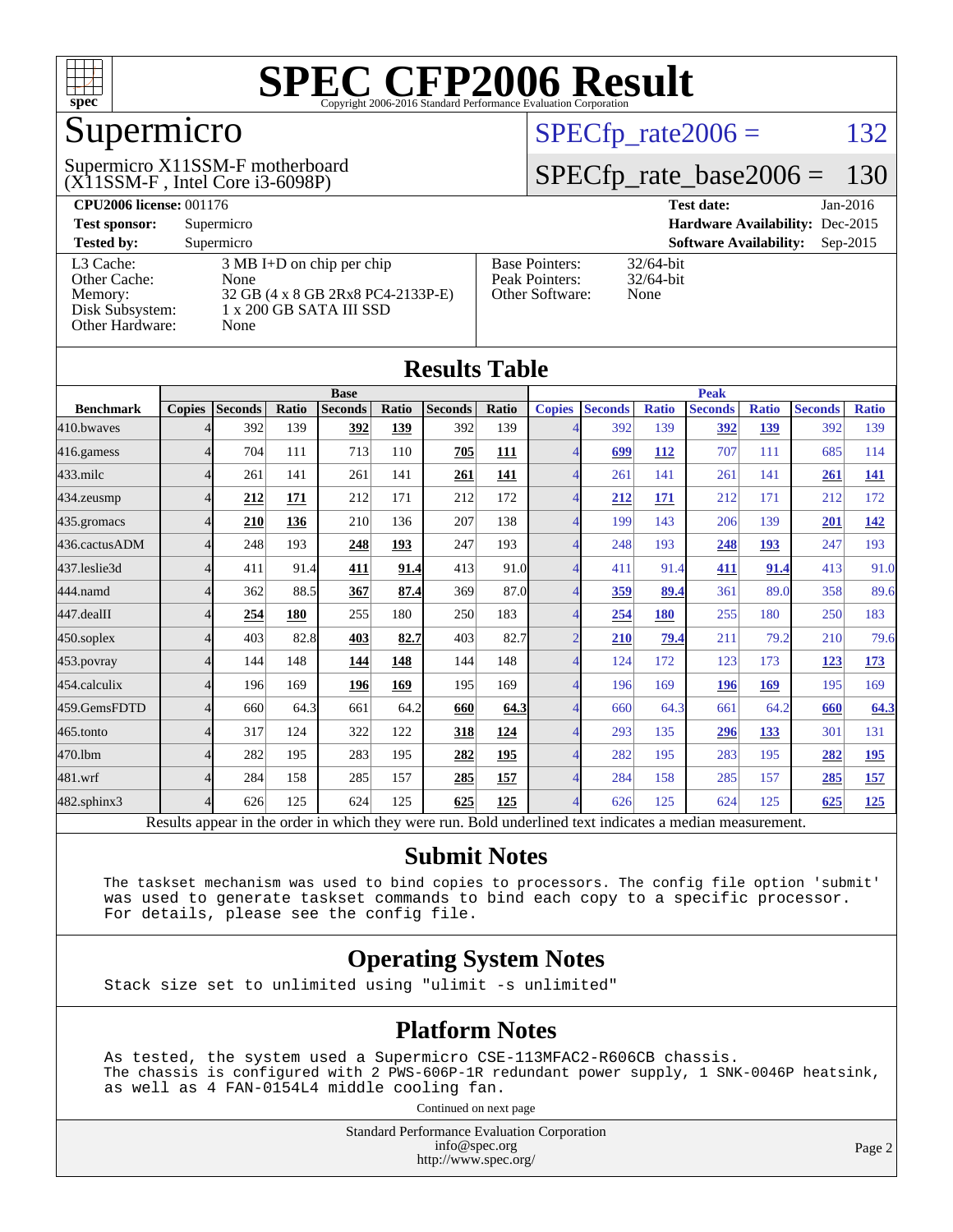

#### Supermicro

 $SPECfp_rate2006 = 132$  $SPECfp_rate2006 = 132$ 

(X11SSM-F , Intel Core i3-6098P) Supermicro X11SSM-F motherboard

[SPECfp\\_rate\\_base2006 =](http://www.spec.org/auto/cpu2006/Docs/result-fields.html#SPECfpratebase2006) 130

**[CPU2006 license:](http://www.spec.org/auto/cpu2006/Docs/result-fields.html#CPU2006license)** 001176 **[Test date:](http://www.spec.org/auto/cpu2006/Docs/result-fields.html#Testdate)** Jan-2016 **[Test sponsor:](http://www.spec.org/auto/cpu2006/Docs/result-fields.html#Testsponsor)** Supermicro **[Hardware Availability:](http://www.spec.org/auto/cpu2006/Docs/result-fields.html#HardwareAvailability)** Dec-2015 **[Tested by:](http://www.spec.org/auto/cpu2006/Docs/result-fields.html#Testedby)** Supermicro **Supermicro [Software Availability:](http://www.spec.org/auto/cpu2006/Docs/result-fields.html#SoftwareAvailability)** Sep-2015

#### **[Platform Notes \(Continued\)](http://www.spec.org/auto/cpu2006/Docs/result-fields.html#PlatformNotes)**

Standard Performance Evaluation Corporation [info@spec.org](mailto:info@spec.org) <http://www.spec.org/> Page 3 Sysinfo program /usr/cpu2006/config/sysinfo.rev6914 \$Rev: 6914 \$ \$Date:: 2014-06-25 #\$ e3fbb8667b5a285932ceab81e28219e1 running on X11SSM-01 Tue Jan 26 07:24:31 2016 This section contains SUT (System Under Test) info as seen by some common utilities. To remove or add to this section, see: <http://www.spec.org/cpu2006/Docs/config.html#sysinfo> From /proc/cpuinfo model name : Intel(R) Core(TM) i3-6098P CPU @ 3.60GHz 1 "physical id"s (chips) 4 "processors" cores, siblings (Caution: counting these is hw and system dependent. The following excerpts from /proc/cpuinfo might not be reliable. Use with caution.) cpu cores : 2 siblings : 4 physical 0: cores 0 1 cache size : 3072 KB From /proc/meminfo MemTotal: 32768808 kB HugePages\_Total: 0 Hugepagesize: 2048 kB From /etc/\*release\* /etc/\*version\* os-release: NAME="Red Hat Enterprise Linux Server" VERSION="7.1 (Maipo)" ID="rhel" ID\_LIKE="fedora" VERSION\_ID="7.1" PRETTY\_NAME="Red Hat Enterprise Linux Server 7.1 (Maipo)" ANSI\_COLOR="0;31" CPE\_NAME="cpe:/o:redhat:enterprise\_linux:7.1:GA:server" redhat-release: Red Hat Enterprise Linux Server release 7.1 (Maipo) system-release: Red Hat Enterprise Linux Server release 7.1 (Maipo) system-release-cpe: cpe:/o:redhat:enterprise\_linux:7.1:ga:server uname -a: Linux X11SSM-01 3.10.0-229.el7.x86\_64 #1 SMP Thu Jan 29 18:37:38 EST 2015 x86\_64 x86\_64 x86\_64 GNU/Linux run-level 3 Jan 25 19:01 SPEC is set to: /usr/cpu2006<br>Filesystem Type Size Filesystem Type Size Used Avail Use% Mounted on<br>/dev/sda2 xfs 183G 45G 138G 25% / /dev/sda2 xfs 183G 45G 138G 25% / Additional information from dmidecode: Warning: Use caution when you interpret this section. The 'dmidecode' program reads system data which is "intended to allow hardware to be accurately Continued on next page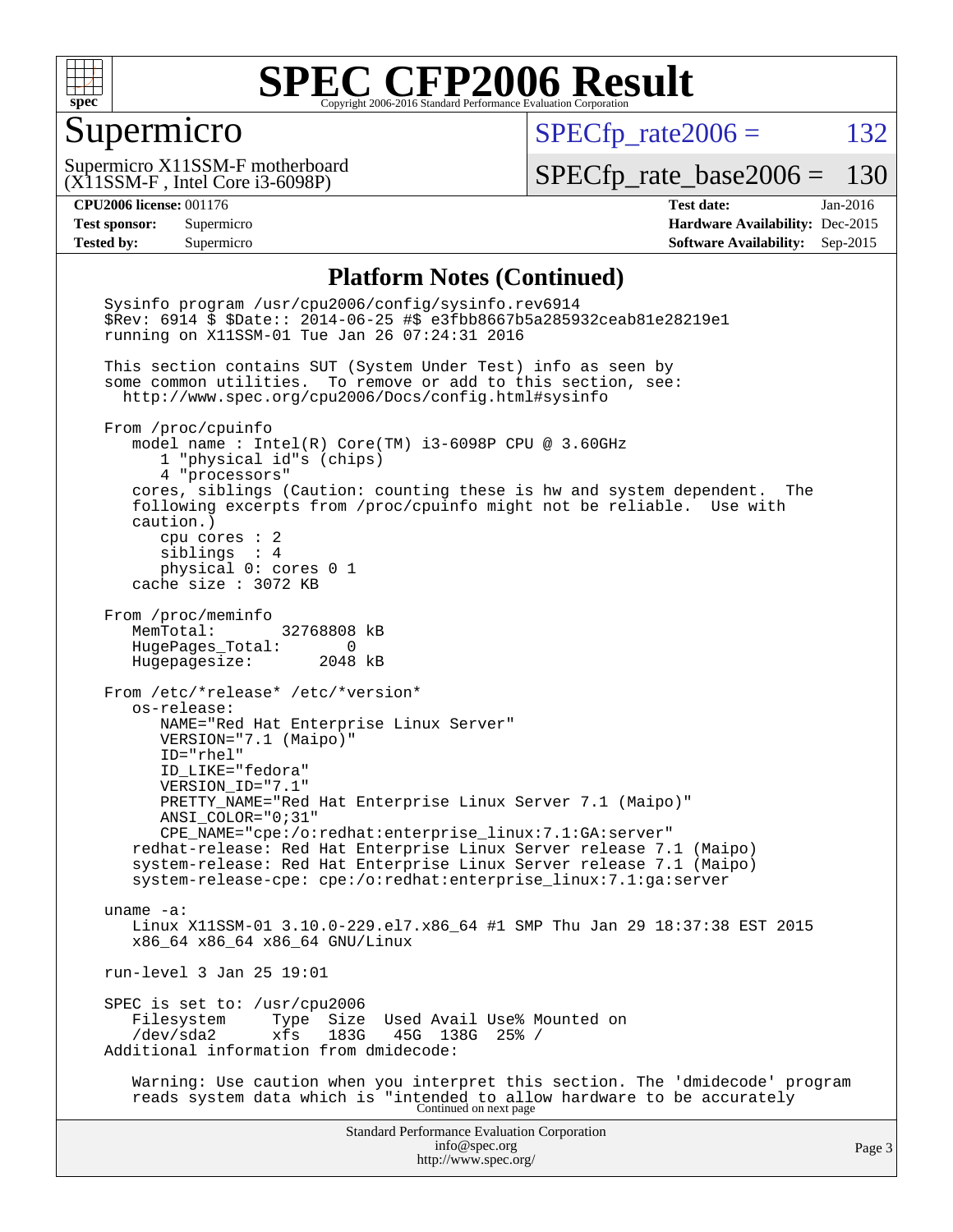

#### Supermicro

 $SPECTp\_rate2006 = 132$ 

(X11SSM-F , Intel Core i3-6098P) Supermicro X11SSM-F motherboard

[SPECfp\\_rate\\_base2006 =](http://www.spec.org/auto/cpu2006/Docs/result-fields.html#SPECfpratebase2006) 130

**[CPU2006 license:](http://www.spec.org/auto/cpu2006/Docs/result-fields.html#CPU2006license)** 001176 **[Test date:](http://www.spec.org/auto/cpu2006/Docs/result-fields.html#Testdate)** Jan-2016 **[Test sponsor:](http://www.spec.org/auto/cpu2006/Docs/result-fields.html#Testsponsor)** Supermicro **[Hardware Availability:](http://www.spec.org/auto/cpu2006/Docs/result-fields.html#HardwareAvailability)** Dec-2015 **[Tested by:](http://www.spec.org/auto/cpu2006/Docs/result-fields.html#Testedby)** Supermicro **Supermicro [Software Availability:](http://www.spec.org/auto/cpu2006/Docs/result-fields.html#SoftwareAvailability)** Sep-2015

#### **[Platform Notes \(Continued\)](http://www.spec.org/auto/cpu2006/Docs/result-fields.html#PlatformNotes)**

 determined", but the intent may not be met, as there are frequent changes to hardware, firmware, and the "DMTF SMBIOS" standard.

 BIOS American Megatrends Inc. 1.0b 12/29/2015 Memory: 4x Micron 18ASF1G72AZ-2G1A1 8 GB 2 rank 2133 MHz

(End of data from sysinfo program)

#### **[General Notes](http://www.spec.org/auto/cpu2006/Docs/result-fields.html#GeneralNotes)**

Environment variables set by runspec before the start of the run: LD LIBRARY PATH = "/usr/cpu2006/libs/32:/usr/cpu2006/libs/64:/usr/cpu2006/sh"

 Binaries compiled on a system with 1x Intel Core i5-4670K CPU + 32GB memory using RedHat EL 7.1 Transparent Huge Pages enabled with: echo always > /sys/kernel/mm/transparent\_hugepage/enabled

**[Base Compiler Invocation](http://www.spec.org/auto/cpu2006/Docs/result-fields.html#BaseCompilerInvocation)**

[C benchmarks](http://www.spec.org/auto/cpu2006/Docs/result-fields.html#Cbenchmarks):  $\frac{1}{2}$  cc  $-$  m64

[C++ benchmarks:](http://www.spec.org/auto/cpu2006/Docs/result-fields.html#CXXbenchmarks) [icpc -m64](http://www.spec.org/cpu2006/results/res2016q1/cpu2006-20160125-38947.flags.html#user_CXXbase_intel_icpc_64bit_bedb90c1146cab66620883ef4f41a67e)

[Fortran benchmarks](http://www.spec.org/auto/cpu2006/Docs/result-fields.html#Fortranbenchmarks): [ifort -m64](http://www.spec.org/cpu2006/results/res2016q1/cpu2006-20160125-38947.flags.html#user_FCbase_intel_ifort_64bit_ee9d0fb25645d0210d97eb0527dcc06e)

[Benchmarks using both Fortran and C](http://www.spec.org/auto/cpu2006/Docs/result-fields.html#BenchmarksusingbothFortranandC): [icc -m64](http://www.spec.org/cpu2006/results/res2016q1/cpu2006-20160125-38947.flags.html#user_CC_FCbase_intel_icc_64bit_0b7121f5ab7cfabee23d88897260401c) [ifort -m64](http://www.spec.org/cpu2006/results/res2016q1/cpu2006-20160125-38947.flags.html#user_CC_FCbase_intel_ifort_64bit_ee9d0fb25645d0210d97eb0527dcc06e)

#### **[Base Portability Flags](http://www.spec.org/auto/cpu2006/Docs/result-fields.html#BasePortabilityFlags)**

| 410.bwaves: - DSPEC CPU LP64                 |  |
|----------------------------------------------|--|
| 416.gamess: -DSPEC_CPU_LP64                  |  |
| 433.milc: -DSPEC CPU LP64                    |  |
| 434.zeusmp: -DSPEC_CPU_LP64                  |  |
| 435.gromacs: -DSPEC_CPU_LP64 -nofor_main     |  |
| 436.cactusADM: - DSPEC CPU LP64 - nofor main |  |
| 437.leslie3d: -DSPEC_CPU_LP64                |  |
| 444.namd: - DSPEC CPU LP64                   |  |
| 447.dealII: -DSPEC CPU LP64                  |  |
| 450.soplex: -DSPEC_CPU_LP64                  |  |
| 453.povray: -DSPEC CPU LP64                  |  |

Continued on next page

Standard Performance Evaluation Corporation [info@spec.org](mailto:info@spec.org) <http://www.spec.org/>

Page 4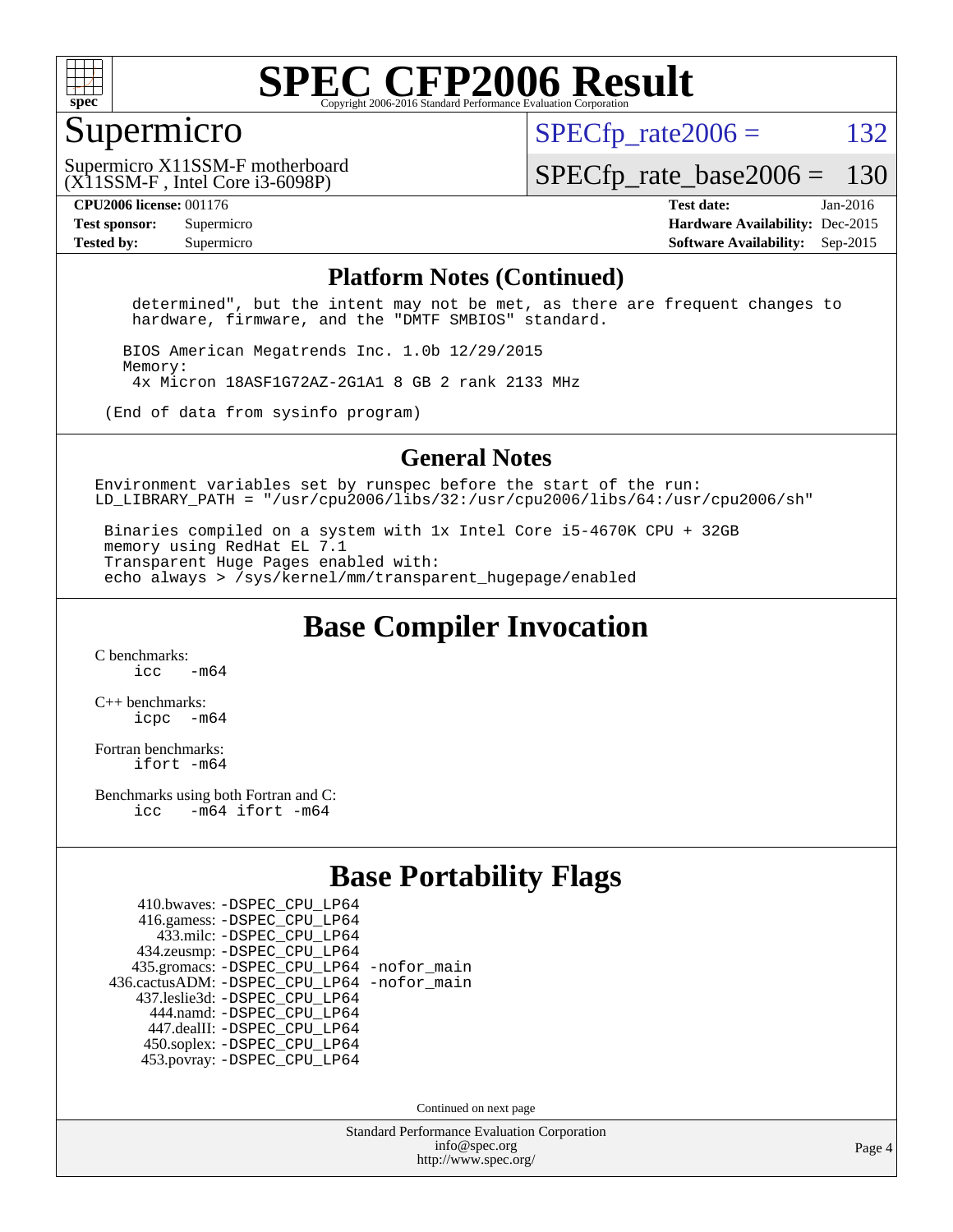

#### Supermicro

 $SPECTp\_rate2006 = 132$ 

(X11SSM-F , Intel Core i3-6098P) Supermicro X11SSM-F motherboard

[SPECfp\\_rate\\_base2006 =](http://www.spec.org/auto/cpu2006/Docs/result-fields.html#SPECfpratebase2006) 130

**[CPU2006 license:](http://www.spec.org/auto/cpu2006/Docs/result-fields.html#CPU2006license)** 001176 **[Test date:](http://www.spec.org/auto/cpu2006/Docs/result-fields.html#Testdate)** Jan-2016 **[Test sponsor:](http://www.spec.org/auto/cpu2006/Docs/result-fields.html#Testsponsor)** Supermicro **[Hardware Availability:](http://www.spec.org/auto/cpu2006/Docs/result-fields.html#HardwareAvailability)** Dec-2015 **[Tested by:](http://www.spec.org/auto/cpu2006/Docs/result-fields.html#Testedby)** Supermicro **[Software Availability:](http://www.spec.org/auto/cpu2006/Docs/result-fields.html#SoftwareAvailability)** Sep-2015

### **[Base Portability Flags \(Continued\)](http://www.spec.org/auto/cpu2006/Docs/result-fields.html#BasePortabilityFlags)**

 454.calculix: [-DSPEC\\_CPU\\_LP64](http://www.spec.org/cpu2006/results/res2016q1/cpu2006-20160125-38947.flags.html#suite_basePORTABILITY454_calculix_DSPEC_CPU_LP64) [-nofor\\_main](http://www.spec.org/cpu2006/results/res2016q1/cpu2006-20160125-38947.flags.html#user_baseLDPORTABILITY454_calculix_f-nofor_main) 459.GemsFDTD: [-DSPEC\\_CPU\\_LP64](http://www.spec.org/cpu2006/results/res2016q1/cpu2006-20160125-38947.flags.html#suite_basePORTABILITY459_GemsFDTD_DSPEC_CPU_LP64) 465.tonto: [-DSPEC\\_CPU\\_LP64](http://www.spec.org/cpu2006/results/res2016q1/cpu2006-20160125-38947.flags.html#suite_basePORTABILITY465_tonto_DSPEC_CPU_LP64) 470.lbm: [-DSPEC\\_CPU\\_LP64](http://www.spec.org/cpu2006/results/res2016q1/cpu2006-20160125-38947.flags.html#suite_basePORTABILITY470_lbm_DSPEC_CPU_LP64) 481.wrf: [-DSPEC\\_CPU\\_LP64](http://www.spec.org/cpu2006/results/res2016q1/cpu2006-20160125-38947.flags.html#suite_basePORTABILITY481_wrf_DSPEC_CPU_LP64) [-DSPEC\\_CPU\\_CASE\\_FLAG](http://www.spec.org/cpu2006/results/res2016q1/cpu2006-20160125-38947.flags.html#b481.wrf_baseCPORTABILITY_DSPEC_CPU_CASE_FLAG) [-DSPEC\\_CPU\\_LINUX](http://www.spec.org/cpu2006/results/res2016q1/cpu2006-20160125-38947.flags.html#b481.wrf_baseCPORTABILITY_DSPEC_CPU_LINUX) 482.sphinx3: [-DSPEC\\_CPU\\_LP64](http://www.spec.org/cpu2006/results/res2016q1/cpu2006-20160125-38947.flags.html#suite_basePORTABILITY482_sphinx3_DSPEC_CPU_LP64)

### **[Base Optimization Flags](http://www.spec.org/auto/cpu2006/Docs/result-fields.html#BaseOptimizationFlags)**

[C benchmarks](http://www.spec.org/auto/cpu2006/Docs/result-fields.html#Cbenchmarks):

[-xCORE-AVX2](http://www.spec.org/cpu2006/results/res2016q1/cpu2006-20160125-38947.flags.html#user_CCbase_f-xAVX2_5f5fc0cbe2c9f62c816d3e45806c70d7) [-ipo](http://www.spec.org/cpu2006/results/res2016q1/cpu2006-20160125-38947.flags.html#user_CCbase_f-ipo) [-O3](http://www.spec.org/cpu2006/results/res2016q1/cpu2006-20160125-38947.flags.html#user_CCbase_f-O3) [-no-prec-div](http://www.spec.org/cpu2006/results/res2016q1/cpu2006-20160125-38947.flags.html#user_CCbase_f-no-prec-div) [-opt-prefetch](http://www.spec.org/cpu2006/results/res2016q1/cpu2006-20160125-38947.flags.html#user_CCbase_f-opt-prefetch) [-auto-p32](http://www.spec.org/cpu2006/results/res2016q1/cpu2006-20160125-38947.flags.html#user_CCbase_f-auto-p32) [-ansi-alias](http://www.spec.org/cpu2006/results/res2016q1/cpu2006-20160125-38947.flags.html#user_CCbase_f-ansi-alias)

 $C_{++}$  benchmarks: [-xCORE-AVX2](http://www.spec.org/cpu2006/results/res2016q1/cpu2006-20160125-38947.flags.html#user_CXXbase_f-xAVX2_5f5fc0cbe2c9f62c816d3e45806c70d7) [-ipo](http://www.spec.org/cpu2006/results/res2016q1/cpu2006-20160125-38947.flags.html#user_CXXbase_f-ipo) [-O3](http://www.spec.org/cpu2006/results/res2016q1/cpu2006-20160125-38947.flags.html#user_CXXbase_f-O3) [-no-prec-div](http://www.spec.org/cpu2006/results/res2016q1/cpu2006-20160125-38947.flags.html#user_CXXbase_f-no-prec-div) [-opt-prefetch](http://www.spec.org/cpu2006/results/res2016q1/cpu2006-20160125-38947.flags.html#user_CXXbase_f-opt-prefetch) [-auto-p32](http://www.spec.org/cpu2006/results/res2016q1/cpu2006-20160125-38947.flags.html#user_CXXbase_f-auto-p32) [-ansi-alias](http://www.spec.org/cpu2006/results/res2016q1/cpu2006-20160125-38947.flags.html#user_CXXbase_f-ansi-alias)

[Fortran benchmarks](http://www.spec.org/auto/cpu2006/Docs/result-fields.html#Fortranbenchmarks):

[-xCORE-AVX2](http://www.spec.org/cpu2006/results/res2016q1/cpu2006-20160125-38947.flags.html#user_FCbase_f-xAVX2_5f5fc0cbe2c9f62c816d3e45806c70d7) [-ipo](http://www.spec.org/cpu2006/results/res2016q1/cpu2006-20160125-38947.flags.html#user_FCbase_f-ipo) [-O3](http://www.spec.org/cpu2006/results/res2016q1/cpu2006-20160125-38947.flags.html#user_FCbase_f-O3) [-no-prec-div](http://www.spec.org/cpu2006/results/res2016q1/cpu2006-20160125-38947.flags.html#user_FCbase_f-no-prec-div) [-opt-prefetch](http://www.spec.org/cpu2006/results/res2016q1/cpu2006-20160125-38947.flags.html#user_FCbase_f-opt-prefetch)

[Benchmarks using both Fortran and C](http://www.spec.org/auto/cpu2006/Docs/result-fields.html#BenchmarksusingbothFortranandC): [-xCORE-AVX2](http://www.spec.org/cpu2006/results/res2016q1/cpu2006-20160125-38947.flags.html#user_CC_FCbase_f-xAVX2_5f5fc0cbe2c9f62c816d3e45806c70d7) [-ipo](http://www.spec.org/cpu2006/results/res2016q1/cpu2006-20160125-38947.flags.html#user_CC_FCbase_f-ipo) [-O3](http://www.spec.org/cpu2006/results/res2016q1/cpu2006-20160125-38947.flags.html#user_CC_FCbase_f-O3) [-no-prec-div](http://www.spec.org/cpu2006/results/res2016q1/cpu2006-20160125-38947.flags.html#user_CC_FCbase_f-no-prec-div) [-opt-prefetch](http://www.spec.org/cpu2006/results/res2016q1/cpu2006-20160125-38947.flags.html#user_CC_FCbase_f-opt-prefetch) [-auto-p32](http://www.spec.org/cpu2006/results/res2016q1/cpu2006-20160125-38947.flags.html#user_CC_FCbase_f-auto-p32) [-ansi-alias](http://www.spec.org/cpu2006/results/res2016q1/cpu2006-20160125-38947.flags.html#user_CC_FCbase_f-ansi-alias)

### **[Peak Compiler Invocation](http://www.spec.org/auto/cpu2006/Docs/result-fields.html#PeakCompilerInvocation)**

[C benchmarks](http://www.spec.org/auto/cpu2006/Docs/result-fields.html#Cbenchmarks):  $-m64$ 

[C++ benchmarks \(except as noted below\):](http://www.spec.org/auto/cpu2006/Docs/result-fields.html#CXXbenchmarksexceptasnotedbelow) [icpc -m64](http://www.spec.org/cpu2006/results/res2016q1/cpu2006-20160125-38947.flags.html#user_CXXpeak_intel_icpc_64bit_bedb90c1146cab66620883ef4f41a67e)

450.soplex: [icpc -m32 -L/opt/intel/compilers\\_and\\_libraries\\_2016/linux/compiler/lib/ia32\\_lin](http://www.spec.org/cpu2006/results/res2016q1/cpu2006-20160125-38947.flags.html#user_peakCXXLD450_soplex_intel_icpc_b4f50a394bdb4597aa5879c16bc3f5c5)

[Fortran benchmarks](http://www.spec.org/auto/cpu2006/Docs/result-fields.html#Fortranbenchmarks): [ifort -m64](http://www.spec.org/cpu2006/results/res2016q1/cpu2006-20160125-38947.flags.html#user_FCpeak_intel_ifort_64bit_ee9d0fb25645d0210d97eb0527dcc06e)

[Benchmarks using both Fortran and C](http://www.spec.org/auto/cpu2006/Docs/result-fields.html#BenchmarksusingbothFortranandC): [icc -m64](http://www.spec.org/cpu2006/results/res2016q1/cpu2006-20160125-38947.flags.html#user_CC_FCpeak_intel_icc_64bit_0b7121f5ab7cfabee23d88897260401c) [ifort -m64](http://www.spec.org/cpu2006/results/res2016q1/cpu2006-20160125-38947.flags.html#user_CC_FCpeak_intel_ifort_64bit_ee9d0fb25645d0210d97eb0527dcc06e)

#### **[Peak Portability Flags](http://www.spec.org/auto/cpu2006/Docs/result-fields.html#PeakPortabilityFlags)**

410.bwaves: [-DSPEC\\_CPU\\_LP64](http://www.spec.org/cpu2006/results/res2016q1/cpu2006-20160125-38947.flags.html#suite_peakPORTABILITY410_bwaves_DSPEC_CPU_LP64)

Continued on next page

Standard Performance Evaluation Corporation [info@spec.org](mailto:info@spec.org) <http://www.spec.org/>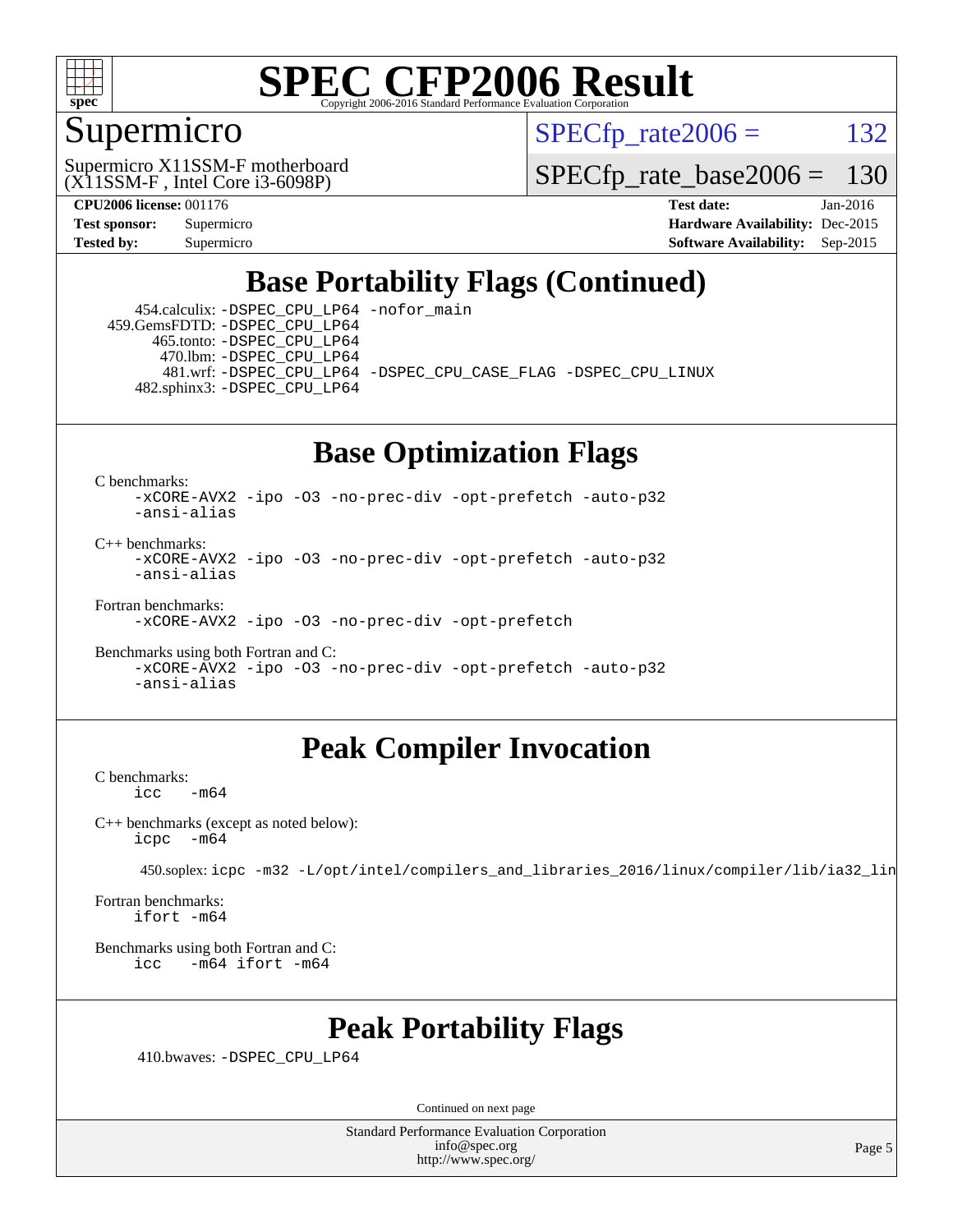

#### Supermicro

 $SPECTp\_rate2006 = 132$ 

(X11SSM-F , Intel Core i3-6098P) Supermicro X11SSM-F motherboard

[SPECfp\\_rate\\_base2006 =](http://www.spec.org/auto/cpu2006/Docs/result-fields.html#SPECfpratebase2006) 130

| <b>Test sponsor:</b> | Supermicro |
|----------------------|------------|
| Tested by:           | Supermicro |

**[CPU2006 license:](http://www.spec.org/auto/cpu2006/Docs/result-fields.html#CPU2006license)** 001176 **[Test date:](http://www.spec.org/auto/cpu2006/Docs/result-fields.html#Testdate)** Jan-2016 **[Hardware Availability:](http://www.spec.org/auto/cpu2006/Docs/result-fields.html#HardwareAvailability)** Dec-2015 **[Software Availability:](http://www.spec.org/auto/cpu2006/Docs/result-fields.html#SoftwareAvailability)** Sep-2015

### **[Peak Portability Flags \(Continued\)](http://www.spec.org/auto/cpu2006/Docs/result-fields.html#PeakPortabilityFlags)**

 416.gamess: [-DSPEC\\_CPU\\_LP64](http://www.spec.org/cpu2006/results/res2016q1/cpu2006-20160125-38947.flags.html#suite_peakPORTABILITY416_gamess_DSPEC_CPU_LP64) 433.milc: [-DSPEC\\_CPU\\_LP64](http://www.spec.org/cpu2006/results/res2016q1/cpu2006-20160125-38947.flags.html#suite_peakPORTABILITY433_milc_DSPEC_CPU_LP64) 434.zeusmp: [-DSPEC\\_CPU\\_LP64](http://www.spec.org/cpu2006/results/res2016q1/cpu2006-20160125-38947.flags.html#suite_peakPORTABILITY434_zeusmp_DSPEC_CPU_LP64) 435.gromacs: [-DSPEC\\_CPU\\_LP64](http://www.spec.org/cpu2006/results/res2016q1/cpu2006-20160125-38947.flags.html#suite_peakPORTABILITY435_gromacs_DSPEC_CPU_LP64) [-nofor\\_main](http://www.spec.org/cpu2006/results/res2016q1/cpu2006-20160125-38947.flags.html#user_peakLDPORTABILITY435_gromacs_f-nofor_main) 436.cactusADM: [-DSPEC\\_CPU\\_LP64](http://www.spec.org/cpu2006/results/res2016q1/cpu2006-20160125-38947.flags.html#suite_peakPORTABILITY436_cactusADM_DSPEC_CPU_LP64) [-nofor\\_main](http://www.spec.org/cpu2006/results/res2016q1/cpu2006-20160125-38947.flags.html#user_peakLDPORTABILITY436_cactusADM_f-nofor_main) 437.leslie3d: [-DSPEC\\_CPU\\_LP64](http://www.spec.org/cpu2006/results/res2016q1/cpu2006-20160125-38947.flags.html#suite_peakPORTABILITY437_leslie3d_DSPEC_CPU_LP64) 444.namd: [-DSPEC\\_CPU\\_LP64](http://www.spec.org/cpu2006/results/res2016q1/cpu2006-20160125-38947.flags.html#suite_peakPORTABILITY444_namd_DSPEC_CPU_LP64) 447.dealII: [-DSPEC\\_CPU\\_LP64](http://www.spec.org/cpu2006/results/res2016q1/cpu2006-20160125-38947.flags.html#suite_peakPORTABILITY447_dealII_DSPEC_CPU_LP64) 450.soplex: [-D\\_FILE\\_OFFSET\\_BITS=64](http://www.spec.org/cpu2006/results/res2016q1/cpu2006-20160125-38947.flags.html#user_peakPORTABILITY450_soplex_file_offset_bits_64_438cf9856305ebd76870a2c6dc2689ab) 453.povray: [-DSPEC\\_CPU\\_LP64](http://www.spec.org/cpu2006/results/res2016q1/cpu2006-20160125-38947.flags.html#suite_peakPORTABILITY453_povray_DSPEC_CPU_LP64) 454.calculix: [-DSPEC\\_CPU\\_LP64](http://www.spec.org/cpu2006/results/res2016q1/cpu2006-20160125-38947.flags.html#suite_peakPORTABILITY454_calculix_DSPEC_CPU_LP64) [-nofor\\_main](http://www.spec.org/cpu2006/results/res2016q1/cpu2006-20160125-38947.flags.html#user_peakLDPORTABILITY454_calculix_f-nofor_main) 459.GemsFDTD: [-DSPEC\\_CPU\\_LP64](http://www.spec.org/cpu2006/results/res2016q1/cpu2006-20160125-38947.flags.html#suite_peakPORTABILITY459_GemsFDTD_DSPEC_CPU_LP64) 465.tonto: [-DSPEC\\_CPU\\_LP64](http://www.spec.org/cpu2006/results/res2016q1/cpu2006-20160125-38947.flags.html#suite_peakPORTABILITY465_tonto_DSPEC_CPU_LP64) 470.lbm: [-DSPEC\\_CPU\\_LP64](http://www.spec.org/cpu2006/results/res2016q1/cpu2006-20160125-38947.flags.html#suite_peakPORTABILITY470_lbm_DSPEC_CPU_LP64) 481.wrf: [-DSPEC\\_CPU\\_LP64](http://www.spec.org/cpu2006/results/res2016q1/cpu2006-20160125-38947.flags.html#suite_peakPORTABILITY481_wrf_DSPEC_CPU_LP64) [-DSPEC\\_CPU\\_CASE\\_FLAG](http://www.spec.org/cpu2006/results/res2016q1/cpu2006-20160125-38947.flags.html#b481.wrf_peakCPORTABILITY_DSPEC_CPU_CASE_FLAG) [-DSPEC\\_CPU\\_LINUX](http://www.spec.org/cpu2006/results/res2016q1/cpu2006-20160125-38947.flags.html#b481.wrf_peakCPORTABILITY_DSPEC_CPU_LINUX) 482.sphinx3: [-DSPEC\\_CPU\\_LP64](http://www.spec.org/cpu2006/results/res2016q1/cpu2006-20160125-38947.flags.html#suite_peakPORTABILITY482_sphinx3_DSPEC_CPU_LP64)

### **[Peak Optimization Flags](http://www.spec.org/auto/cpu2006/Docs/result-fields.html#PeakOptimizationFlags)**

[C benchmarks](http://www.spec.org/auto/cpu2006/Docs/result-fields.html#Cbenchmarks):

 433.milc: basepeak = yes  $470$ .lbm: basepeak = yes  $482$ .sphinx $3$ : basepeak = yes

#### [C++ benchmarks:](http://www.spec.org/auto/cpu2006/Docs/result-fields.html#CXXbenchmarks)

```
 444.namd: -xCORE-AVX2(pass 2) -prof-gen:threadsafe(pass 1)
       -no-prec-div(pass 2)-par-num-threads=1(pass 1) -prof-use(pass 2) -fno-alias
       -auto-ilp32
```

```
 447.dealII: basepeak = yes
```

```
 450.soplex: -xCORE-AVX2(pass 2) -prof-gen:threadsafe(pass 1)
          -i\text{po}(pass 2) -\overline{O}3(pass 2)-no-prec-div(pass 2)
          -par-num-threads=1(pass 1) -prof-use(pass 2)
          -opt-malloc-options=3
```

```
 453.povray: -xCORE-AVX2(pass 2) -prof-gen:threadsafe(pass 1)
          -i\text{po}(pass 2) -\tilde{O}3(pass 2)-no-prec-div(pass 2)
          -par-num-threads=1(pass 1) -prof-use(pass 2) -unroll4
          -ansi-alias
```
[Fortran benchmarks](http://www.spec.org/auto/cpu2006/Docs/result-fields.html#Fortranbenchmarks):

Continued on next page

Standard Performance Evaluation Corporation [info@spec.org](mailto:info@spec.org) <http://www.spec.org/>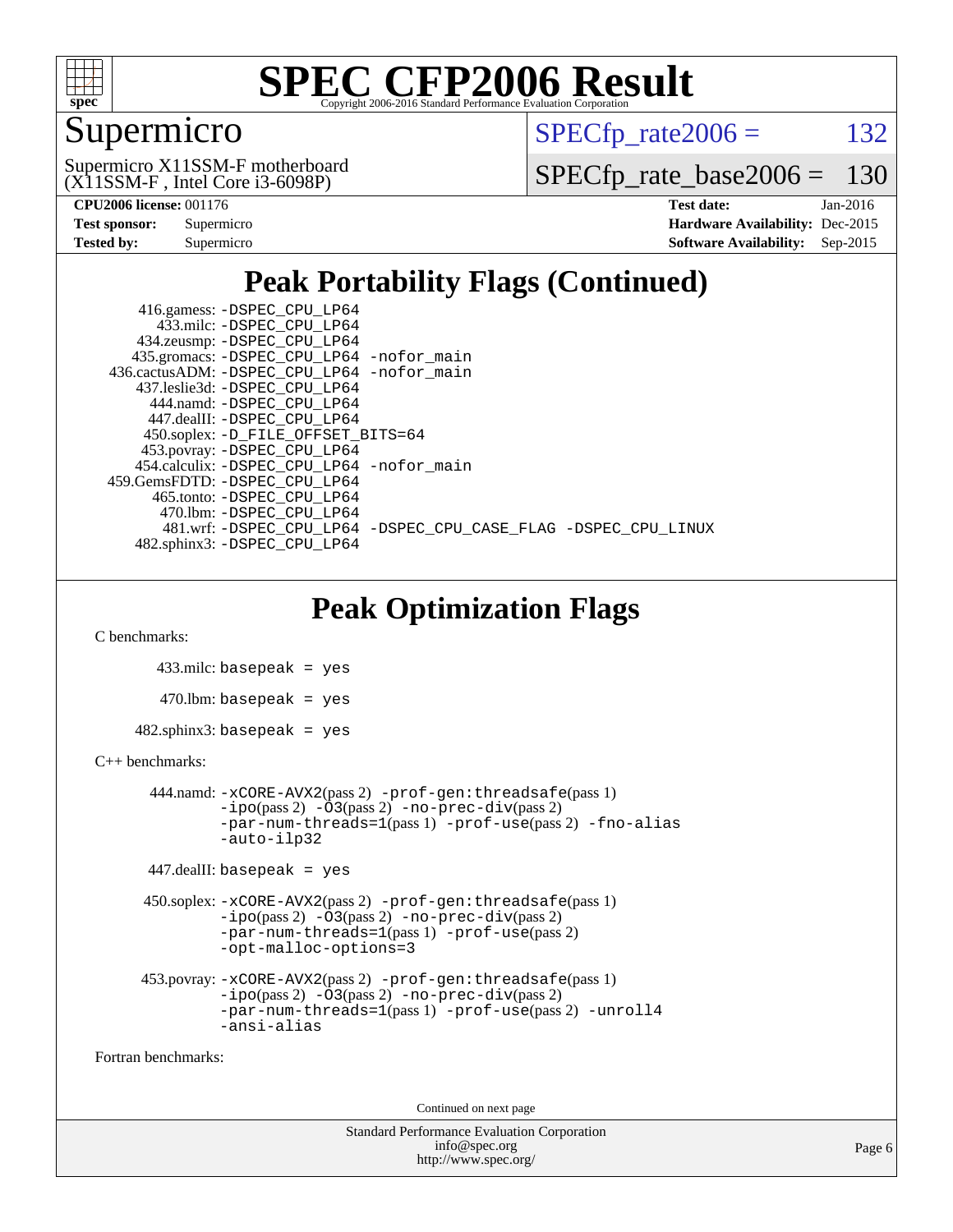

#### Supermicro

 $SPECTp\_rate2006 = 132$ 

(X11SSM-F , Intel Core i3-6098P) Supermicro X11SSM-F motherboard [SPECfp\\_rate\\_base2006 =](http://www.spec.org/auto/cpu2006/Docs/result-fields.html#SPECfpratebase2006) 130

**[Tested by:](http://www.spec.org/auto/cpu2006/Docs/result-fields.html#Testedby)** Supermicro **[Software Availability:](http://www.spec.org/auto/cpu2006/Docs/result-fields.html#SoftwareAvailability)** Sep-2015

**[CPU2006 license:](http://www.spec.org/auto/cpu2006/Docs/result-fields.html#CPU2006license)** 001176 **[Test date:](http://www.spec.org/auto/cpu2006/Docs/result-fields.html#Testdate)** Jan-2016 **[Test sponsor:](http://www.spec.org/auto/cpu2006/Docs/result-fields.html#Testsponsor)** Supermicro **[Hardware Availability:](http://www.spec.org/auto/cpu2006/Docs/result-fields.html#HardwareAvailability)** Dec-2015

### **[Peak Optimization Flags \(Continued\)](http://www.spec.org/auto/cpu2006/Docs/result-fields.html#PeakOptimizationFlags)**

```
410.bwaves: basepeak = yes 416.gamess: -xCORE-AVX2(pass 2) -prof-gen:threadsafe(pass 1)
                   -i\text{po}(pass 2) -03(pass 2)-no-prec-div(pass 2)
                   -par-num-threads=1(pass 1) -prof-use(pass 2) -unroll2
                   -inline-level=0 -scalar-rep-
         434.zeusmp: basepeak = yes
         437.leslie3d: basepeak = yes
     459.GemsFDTD: basepeak = yes
           465.tonto: -xCORE-AVX2(pass 2) -prof-gen:threadsafe(pass 1)
                   -no-prec-div(pass 2)-par-num-threads=1(pass 1) -prof-use(pass 2) -unroll4 -auto
                   -inline-calloc -opt-malloc-options=3
   Benchmarks using both Fortran and C: 
        435.gromacs: -xCORE-AVX2(pass 2) -prof-gen:threadsafe(pass 1)
                   -i\text{po}(pass 2) -03(pass 2)-no-prec-div(pass 2)
                   -par-num-threads=1(pass 1) -prof-use(pass 2) -opt-prefetch
                   -auto-ilp32
     436.cactusADM: basepeak = yes
        454.calculix: basepeak = yes
           481.wrf: basepeak = yes
                        The flags files that were used to format this result can be browsed at
http://www.spec.org/cpu2006/flags/Intel-ic16.0-official-linux64.html
http://www.spec.org/cpu2006/flags/Supermicro-Platform-Settings-V1.2-revH.html
                            You can also download the XML flags sources by saving the following links:
http://www.spec.org/cpu2006/flags/Intel-ic16.0-official-linux64.xml
http://www.spec.org/cpu2006/flags/Supermicro-Platform-Settings-V1.2-revH.xml
```